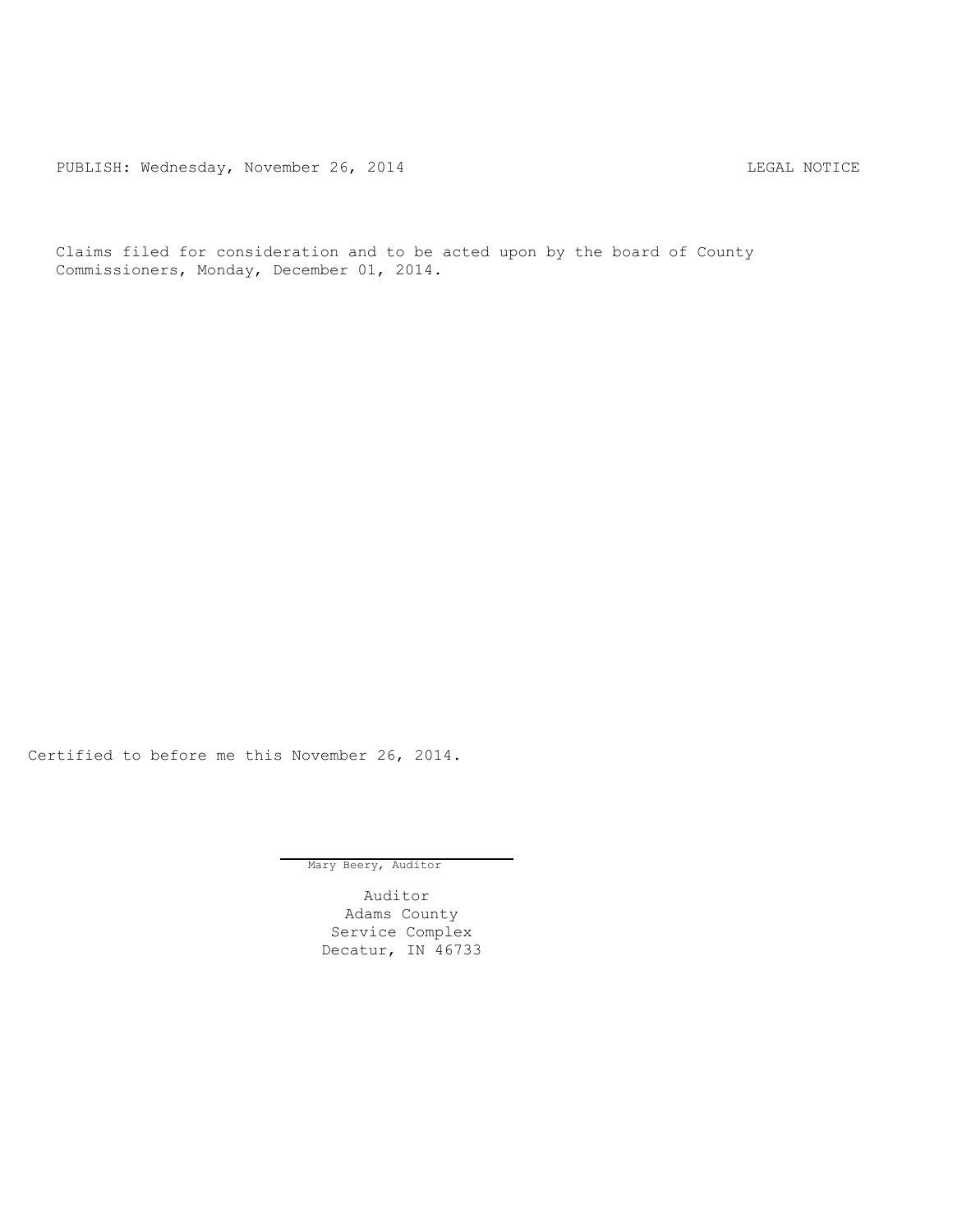

## **Claims Docket for Newspaper Adams County, Indiana**

## For Period: **11/4/2014** to **11/17/2014**

Date Claims to be Paid: **12/1/2014**

*313 W. Jefferson St. Decatur, IN 46733 (219) 724-2600*

| <b>Vendor</b>                        | <b>Amount</b> | <b>Vendor</b>                            | <b>Amount</b> |
|--------------------------------------|---------------|------------------------------------------|---------------|
| Adams County Council On Aging, Inc.  | 2,125.00      | Adams Memorial Hospital                  | 37,296.21     |
| Adams Remco, Inc.                    | 175.96        | Indiana Michigan Power                   | 2,375.46      |
| Appraisal Research Corporation       | 9,548.75      | Baker And Sons Plumbing &                | 784.18        |
| Beam, Longest, And Neff              | 15,486.06     | Suburban Propane LP                      | 11.00         |
| Brateman's, Inc.                     | 184.95        | Cintas Location #338                     | 54.35         |
| City Of Decatur                      | 99.24         | Decatur True Value                       | 827.13        |
| <b>Complete Printing Service</b>     | 135.70        | Dealership Holdings LLC                  | 105.93        |
| Decatur Postmaster                   | 50.00         | Douglas L. Bauman                        | 86.25         |
| Erie Haven                           | 244.20        | Gordon Food Service                      | 2,392.98      |
| Graybar                              | 83.73         | Grimm's Auto                             | 609.93        |
| H M L, Inc.                          | 40.00         | Hall Signs                               | 1,086.30      |
| <b>Hilty Engine Service</b>          | 8.00          | Lehman Feed Mill                         | 36.00         |
| Monroe Water Department              | 143.14        | Nipsco                                   | 508.58        |
| Piqua Repair Inc.                    | 298.75        | Portland Motor Parts, Inc                | 276.84        |
| <b>Quill Corporation</b>             | 245.05        | Selking International                    | 128,615.31    |
| Sherwin-Williams                     | 21.69         | <b>Shifferly Dodge</b>                   | 29.05         |
| Steven R. Jenkins Company            | 74.92         | Print Shop                               | 336.60        |
| Thomas Fox                           | 5.35          | Treasurer of Adams County                | 786,034.47    |
| Two Brothers Restaurant              | 61.99         | West Payment Center                      | 517.20        |
| Witham Toxicology Laboratory         | 1,741.35      | CenturyLink                              | 7.02          |
| Adams County Automotive Supply, Inc. | 162.68        | Rudd Equipment                           | 117.24        |
| Zep Sales and Service                | 120.21        | Angie White                              | 65.12         |
| Tom Magnan                           | 380.03        | Purdue University                        | 721.48        |
| Waste Management                     | 333.67        | B Secure Alarm Systems, Inc.             | 296.70        |
| Mary Beery                           | 1,318.81      | Universal Metalcraft, Inc                | 5,610.00      |
| Don Myers Plumbing                   | 650.71        | Youth Opportunity Center, Inc            | 5,040.00      |
| Summit City Reporting, Inc.          | 140.83        | Connie Sprunger                          | 28.16         |
| W. A. Jones And Son                  | 611.01        | Bloomington Ford, Inc.                   | 22,921.75     |
| Tom Jones Construction               | 170.00        | Zurcher's Best-One Tire & Auto Care, Inc | 1,004.84      |
| S & S /Shambaugh & Son, Inc.         | 600.00        | Kristina Nichols                         | 40.82         |
| West End Restaurant                  | 72.85         | Pizza Hut                                | 136.29        |
| Harvest Land Co-op                   | 7,449.62      | Koorsen Fire and Security, Inc.          | 807.95        |
| Wal-Mart                             | 118.10        | Adams County Truck Repair, Inc.          | 1,995.63      |
| <b>Stamp Fulfillment Services</b>    | 894.40        | ERS Wireless Communications              | 1,570.90      |
| Southeastern Equipment Company Inc   | 26.22         | Troyer's Market LLC                      | 1,825.63      |
| Gledhill Road Machinery Company      | 11,312.67     | Lynn Rickord                             | 60.95         |
| <b>Uricks Trucking</b>               | 1,342.00      | Barnes & Thornburg                       | 847.00        |
| Alpine Falls, Inc.                   | 28.46         | Dell Marketing L.P.                      | 981.91        |
| Verizon Wireless                     | 1,921.82      | <b>Stationair's Express</b>              | 546.16        |
| Habegger's Ace Lumber #4488          | 9.36          | Schwartz Blacksmith, LLC                 | 38.00         |
| CDW Government, Inc.                 | 440.00        | Lifeline Youth & Family Services, Inc.   | 600.00        |
| Cintas Location #G64                 | 852.78        | LBH Chemical & Industrial                | 619.24        |
| Carrie Freeman                       | 399.67        | Decatur Ace Hardware                     | 487.68        |
| Havel                                | 8,000.00      | Forensic Fluids Laboratories             | 44.00         |
| Dave Delong General Carpentry        | 505.00        | First Response                           | 61.09         |
| O'Reilly Auto Parts                  | 300.51        | Purdue CES Education Fund                | 42.12         |
| Jamie M. Wetter                      | 4.80          | Paperless Business Solutions, LLC        | 257.50        |
| <b>Central Customer Charges</b>      | 459.85        | Eric D. Orr, Attorney                    | 437.14        |